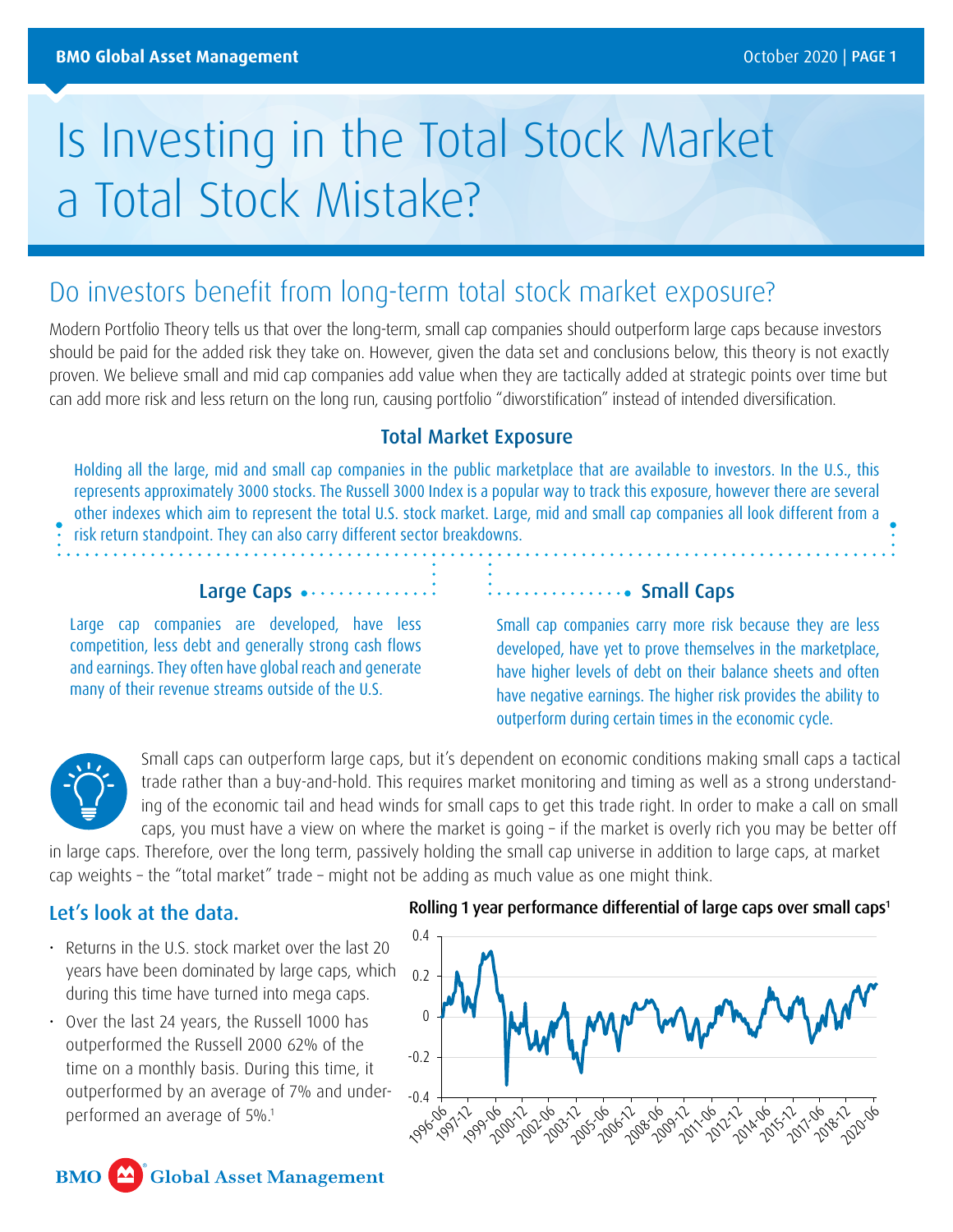- The argument for large caps becomes even more pronounced if we look more recently, on an annual return basis. Large caps (Russell 1000) have outperformed small caps (Russell 2000) 8 out of 11 years. YTD, large caps are outperforming small caps by about 15%.1
- Looking at the cumulative returns, owning the Russell 3000 the "total market" exposure over the pure large caps has not added any value on the long term. The Russell 1000 outperforms the Russell 2000 on a cumulative basis over the past 25 years.

#### Annual Returns1





# Cumulative Returns Monthly, over 25 Years<sup>1</sup>

*\* Please note you cannot invest directly in an index.*

Instead of a passive total market approach, we believe that holdings in large caps should be the core position of your portfolio and tactical rotations into and out of small and mid caps as satellite positions over the short term will add the most value for the long run.

For investors looking to add some small or mid cap to their portfolios, they must consider which product will provide the best exposure. Investors should look for indexes or products that use quality screens on their portfolios to get the best exposure possible and to maximize returns. For further reading, [check out our report on investing in Large, Mid and Small](https://www.bmogamhub.com/system/files/sp_sales_aid_e.pdf?file=1&type=node&id=96727)  [caps using BMO ETFs and the S&P Indexes](https://www.bmogamhub.com/system/files/sp_sales_aid_e.pdf?file=1&type=node&id=96727).